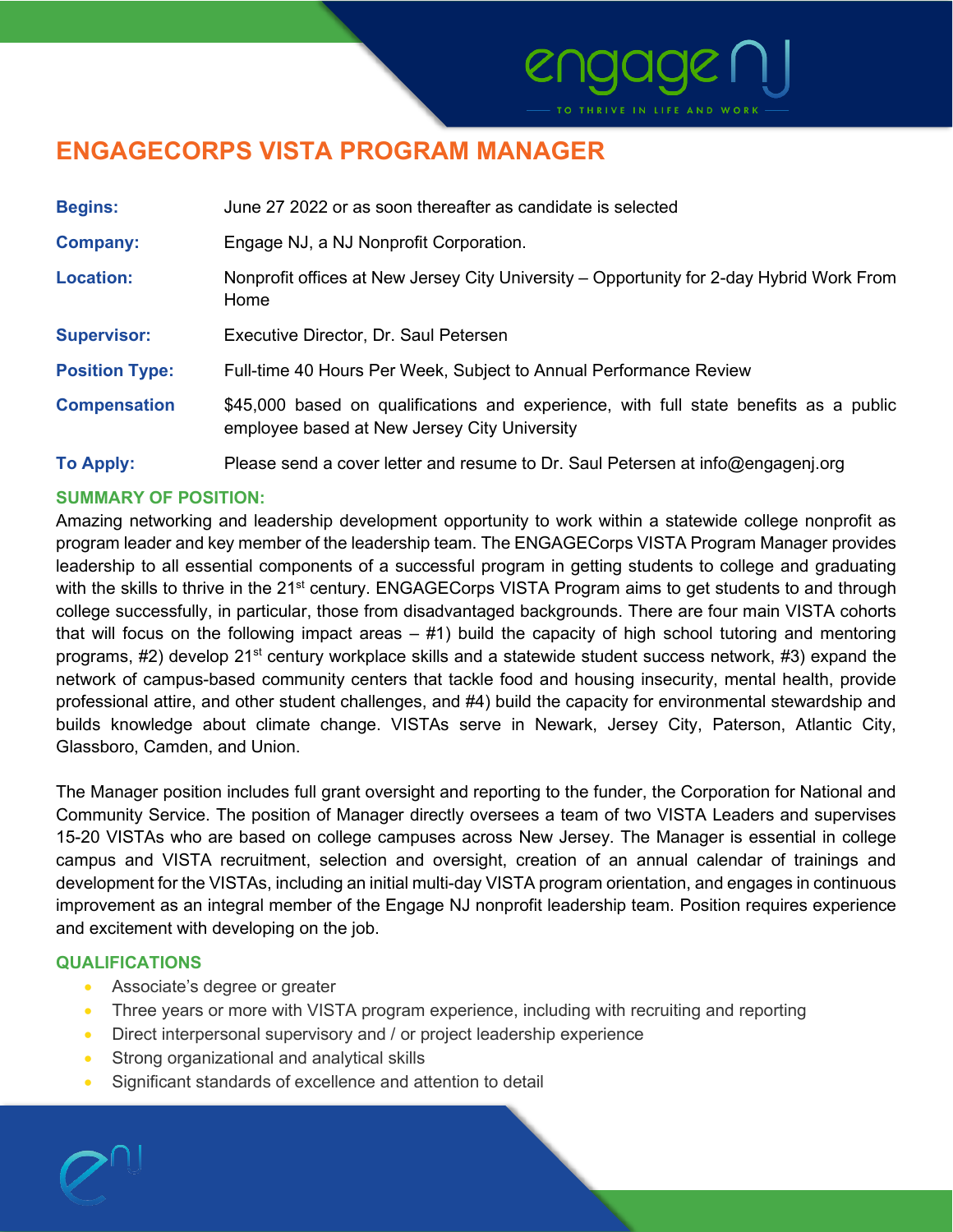- Ability to develop and refine an annual plan of work for a team of Manager and two leaders
- AmeriCorps grant management creating an annual training, development, and recognition calendar, developing reporting processes, recruiting sites to partner campus VISTAs that align with ENGAGECorps program impact areas, working with VISTA supervisors based on the partner college campuses
- Leadership skills and ability to manage multiple tasks and competing priorities
- Skillful with technology and social media, and proven ability to learn on the job in areas such as drafting newsletters, Wix website updating, and other virtual means to connect individuals across the state.
- Willingness to travel throughout the state
- **MUST PASS NATIONAL CRIMINAL HISTORY BACKGROUND CHECK**

# **DUTIES**

Accountable Duties of the Manager are always in collaboration with a team of 2 VISTA Leaders, with guidance from Executive Director and Accounts Manager, and special project consultants. In the absence of direct experience, candidate must be able show experience with upskilling on the job in similar area, as follows:

# **GRANT MANAGEMENT**

- Tracks grant deadlines and prepares annual AmeriCorps grant application
- Reviews AmeriCorps reporting requirements and prepares AmeriCorps grant progress reports
- Ensure all the following are met program policies, regulations, and guidelines for position recruitment, selection, retention, progress reporting, pay cycles, background checks and fingerprinting, eGrants administration, Memoranda development, site workplace environment, member supervision, member activities, member part-time work/part-time education, Engage NJ program records, and member benefits
- Improve and implement online learning, development and record-keeping systems such as google classroom, google suite, Givepulse and Qualtrics for the above areas and evaluate usefulness
- Manages, monitors, and improves VISTA performance measurement system to ensure goals are met
- Prepares program budget with guidance from executive director
- Tracks expenditures regularly with accounts manager
- Participates in trainings/professional development opportunities offered by AmeriCorps.
- Interfaces on a monthly basis with AmeriCorps regional portfolio manager and maintains positive relationship with regional office staff.
- Completes all required monitoring tasks as part of a team through the state commission and make necessary remedies for program improvement

# **PARTNER CAMPUS OVERSIGHT**

- Reviews partner campus site applications and manages site selection process
- Develops training for supervisors on aspects of managing a VISTA and provides partner campus site supervisor orientation once per year
- Maintains regular contact with partner campus site supervisors and members and troubleshoots issues
- Ensures partner campus sites are working towards program sustainability and assists them in considering next steps

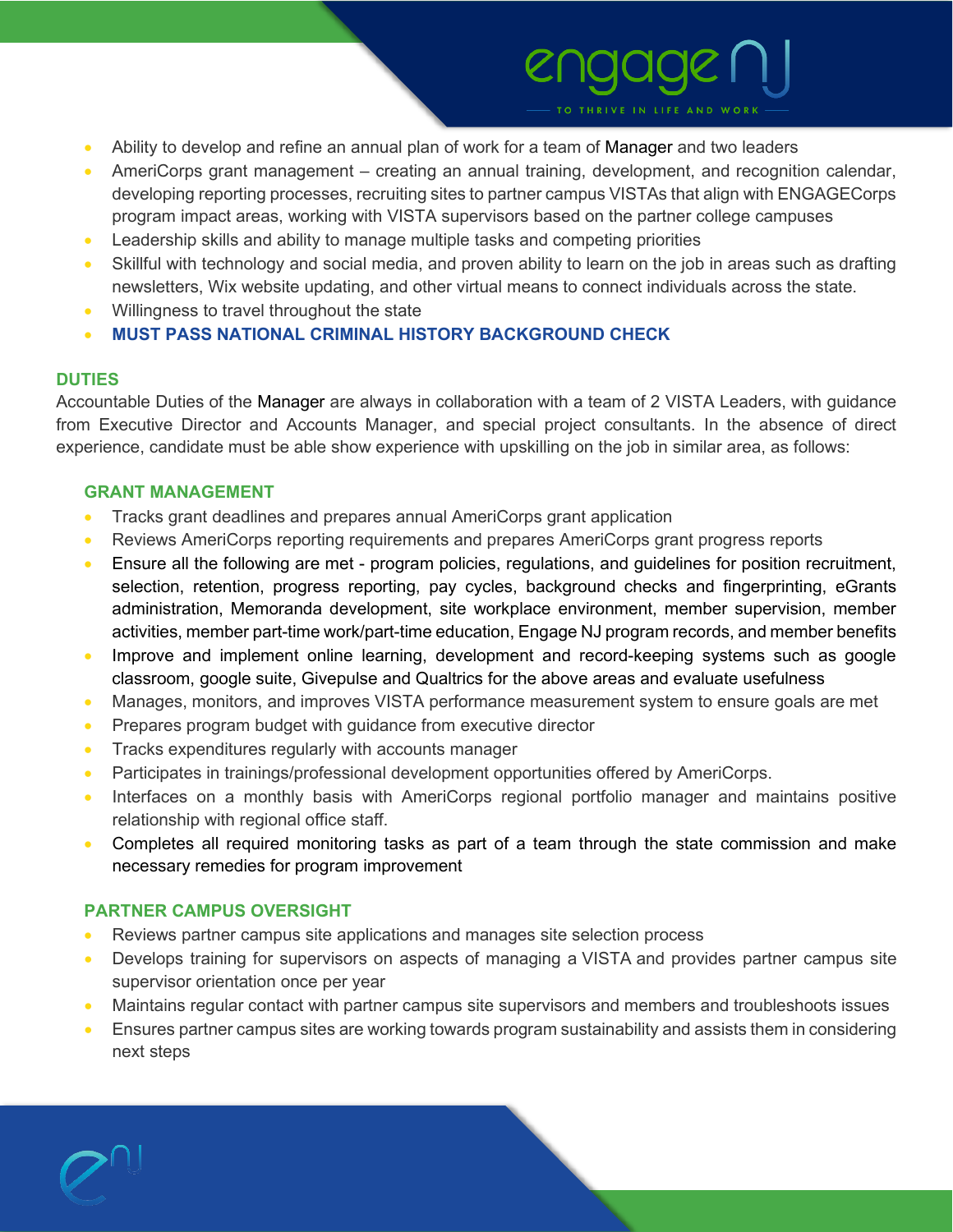# • Works with partner campus site supervisors to monitor members' paid leave in accordance with AmeriCorps guidelines

# **MEMBER RECRUITMENT, DEVELOPMENT, AND SUPERVISION**

- Manages the recruitment, selection and placement processes to fill all VISTA positions
- Supports, encourages, and assesses the work of VISTA members and campus supervisors through site visits, regular phone calls, and email contact
- Coordinates, develops, and implements member professional development and reflection to cultivate knowledge and skills relevant to higher education community engagement, partnership building, careerreadiness, and service satisfaction on a regular basis
- Oversees the progress of the VISTA Activity Description and performance measures for all VISTAs
- Supervises two VISTA Leaders in the Engage NJ offices at New Jersey City University

### **GENERAL PROGRAM OVERSIGHT**

- Maintains the VISTA program online presence through website and social media, in collaboration with IT consultant.
- Publicizes program success through local, state and national media venues.
- Serves as a liaison with other state and federal offices connected to the VISTA program.
- Works with the Engage NJ team to vision the VISTA program's growth, development and priorities as a part of a larger network, and supports the management of day-to-day operations (i.e., answering phone, etc.).
- Provides verbal updates to Engage NJ higher education and partner network on progress of VISTA program at regular convening meetings throughout year and provides written updates to NCCC Board.
- Other duties as imagined by the Program Manager or as assigned by the Executive Director.

### **PLUS ONE OF THESE AREAS BELOW FOR THE ENGAGE NJ NONPROFIT OVERALL:**

### **Drafting and Track 5-Year Fund Development Campaign (1 of 2, based on experience and interest)**

- Research funder activity with programs and initiatives of similar focus to Engage NJ
- Develop and maintain a diverse fund seeking database
- In close collaboration with the executive director, develop and carry out a 2022-2027 fund development campaign, aligned to the Engage NJ 5-year strategic plan deliverables for each year
- Develop fund solicitation letters and pitch decks
- Track communication and follow-ups with funders

### **Marketing for Engage NJ Overall Operations (2 of 2, based on experience and interest)**

- With close support and guidance from executive director and IT consultant, research and develop a new digital media marketing and communications plan, aligned to the Engage NJ 5-year strategic plan deliverables for each year
- Pitch a 2023 media engagement pilot what works with the media now?
- Pitch a "Thriving Graduates of the 21<sup>st</sup> Century" storytelling campaign
- Align marketing and communications plan with development/fundraising campaign